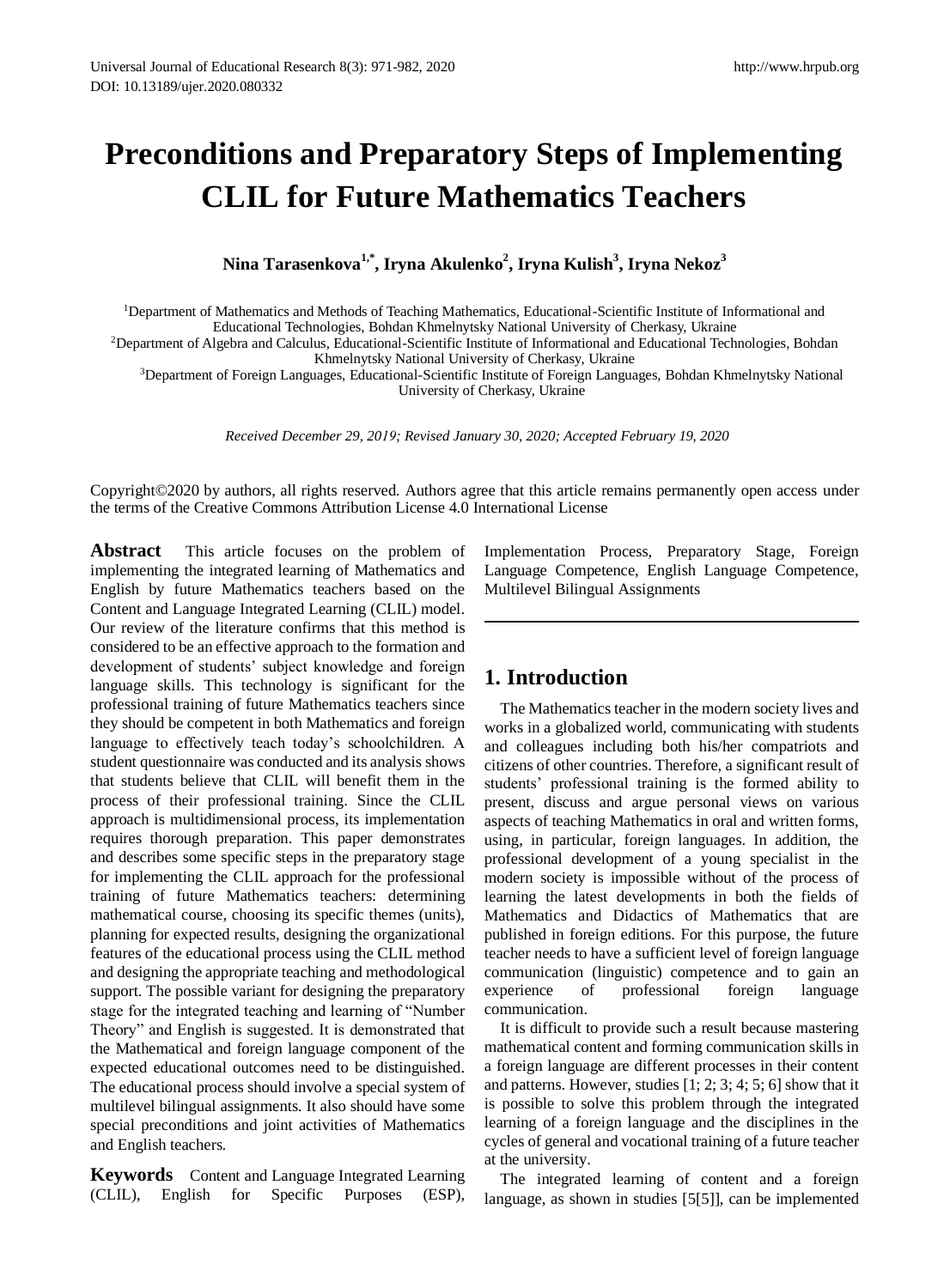in different models of the educational process. The first model, e.g., is learning English for Specific Purposes (ESP), the second one is Content and Language Integrated Learning (CLIL). The ultimate goal of these two approaches coincides because not only subject mathematical competence but also foreign-language communicative (linguistic) competence of future specialists should be formed in both cases. However, significant features differentiate these approaches in terms of intermediate learning goals, content, process and learning outcomes.

The ESP approach concentrates on providing future professionals with the professionally needed foreign language skills, while CLIL gives the opportunity to obtain simultaneously both professional and foreign languages knowledge and skills. ESP is taught by English Philology teachers, while CLIL is taught by Mathematics teachers speaking English at the level of B2-C2. In the first case, the educational process focuses on developing foreign language communicative (linguistic) competence, particularly, students' ability to use foreign language knowledge and communicative skills in the professional environment. Mathematics knowledge and skills form a background, a tool for developing communicative foreign language skills. Therefore, the development or improvement of subject mathematical competence is a secondary and incidental result achieved partially, occasionally, unsystematically. In the second case, the main result of the educational process is subject mathematical knowledge and the ability of students to implement the methods of mathematical activity. At the same time, foreign language communication competence is developed in the background way, and is the accompanying learning outcome.

The main difference of the CLIL approach (Marsh) [1] is that it aims at simultaneous equal development of two components of a future specialist's professionalism, namely, subject mathematical and foreign language communicative competences. In the educational practice, it is distinguished by a dual purpose, implemented by two teachers who design and provide training, characterized by the fact that the educational subject (mathematical) material is presented in a foreign language. The implementation of the CLIL approach requires providing certain preconditions and thorough preparation. In this paper, we consider one of the possible variants of preparatory stage of the CLIL implementation.

### **1.1. The Goals of the Article**

- 1) to substantiate and describe the certain steps in the preparatory stage for implementing the CLIL approach in the professional training of future Mathematics teachers;
- 2) to suggest the possible variant of designing the preparatory stage for implementing the CLIL

approach for the integrated teaching and learning Mathematics and English.

## **1.2. Literature Review**

At the present stage of pedagogical science development, CLIL is considered to be an innovative approach in pedagogy being effective in the formation and development of subject knowledge and foreign language competence of students. However, researches (Wielander [2]) confirm that this approach has ancient historical background. According to Hanesová [3], CLIL is based on the elements and certain achievements of various learning pedagogical approaches formed for historical or territorial reasons in a number of countries where learning process of different educational levels occurs with the involvement of a foreign language.

The modern term of CLIL was coined by Marsh in 1994 [4] who defined this method as an approach involving situations where subjects or parts of subjects are taught in a foreign language and focus on dual purpose, namely, simultaneous learning of content and a foreign language. Cambridge dictionary defines [5] the concept of CLIL as an abbreviation for content and language integrated learning (in some countries), a teaching method that involves teaching students about a subject in a foreign language. For the last several decades, CLIL has been considered [6] to be an effective way of achieving a high level of language proficiency, improving subject and language competence, and enhancing learning motivation.

Our analysis of the literature sources shows that most researchers (Dudley-Evans, St John [7], Inozemtseva, Bondaletova, Borisova [8; 9], Coyle, Hood, & Marsh [13]) confirm differences in the ESP and CLIL technologies. The first technology focuses on the subject completion of a foreign language course according to the specialty of students, while the second one is essentially a bilingual, interdisciplinary training that focuses on both the content of a particular discipline and the study of a foreign language.

The basic concept of CLIL (Coyle [14]) is  $4Cs$ conceptual framework: content of the learnt subject, communication in oral and written form on the subject, cognition as a development of cognitive abilities of students while learning a subject and a foreign language, and culture involving a wide range of cultural context aimed at the development of students' responsibility for global and local environment. The approach is based on the concept of integration implemented in different models.

Paper [7] describes such three models of CLIL: soft CLIL, the so-called language-led approach with attention being focused on linguistic features of the special context, and hard CLIL, the so-called subject-led approach with 50% of the subject curriculum being studied in a foreign language. The third model occupies an intermediate position and is used when some module subject curricula are learnt in a foreign language (partial immersion).

The researchers (Coyle, Hood, & Marsh [13])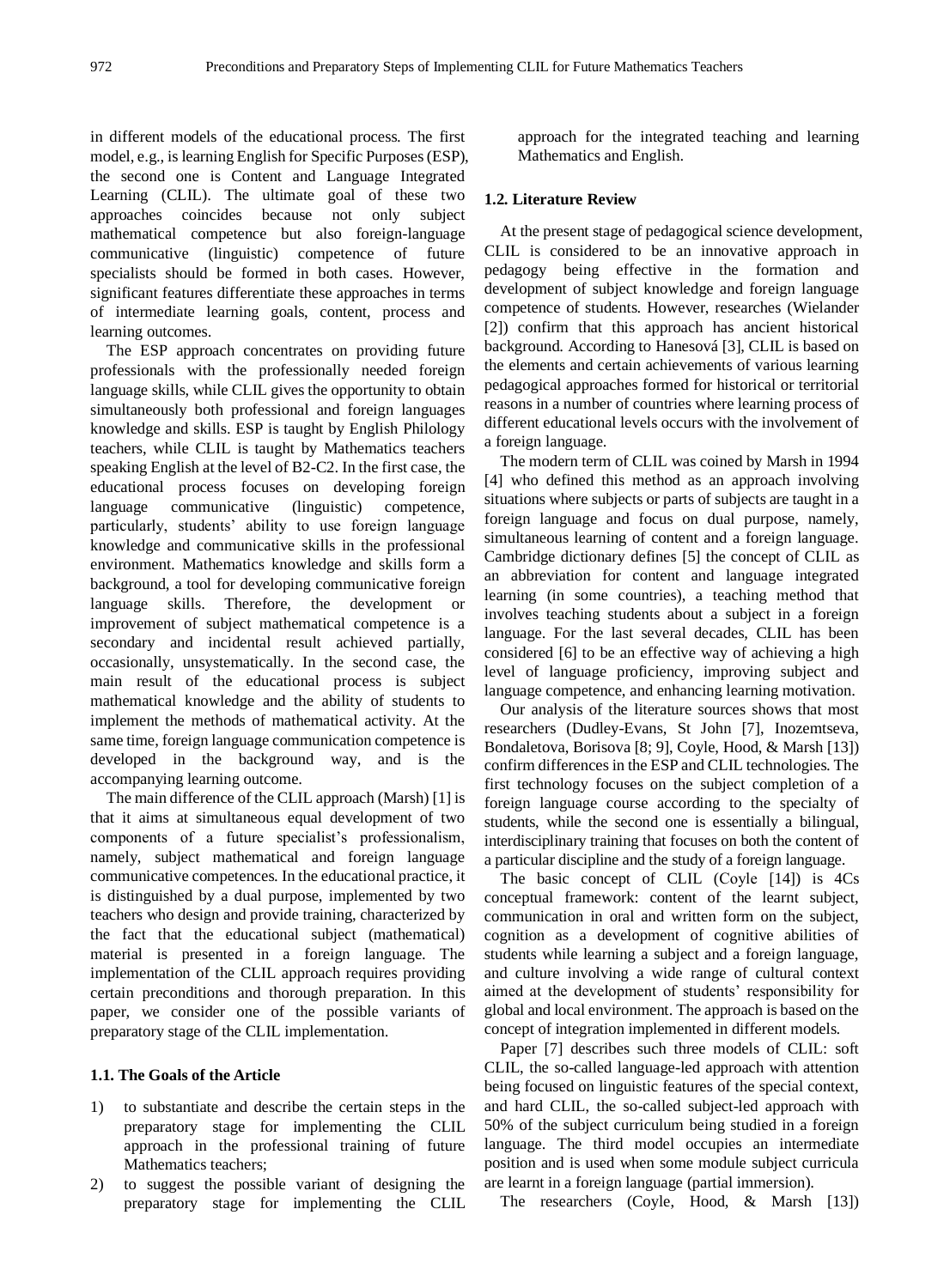distinguish the following CLIL principles.

- 1. *Authenticity*. The CLIL approach uses authentic materials and learning situations, for example, to reproduce real life situations.
- 2. *Multitasking*. Teaching process focuses on several areas: understanding the subject matter; developing cognitive skills through the content analysis; developing presentation and discussion skills; developing foreign language skills; forming cooperation among students in the group work mode (correspondence to time frames, work with sources of information); developing ICT skills.
- 3. *Active training*. Students are actively involved in learning process at both the project preparation stage and presentation stage. They are responsible for involving other students in the project. They also develop peer assessment criteria and evaluate each other themselves.
- 4. *Safe learning environment*. It is ensured by creating a friendly environment and equal opportunities for all students, which, to a certain extent, overlaps with important psychological and pedagogical principles on creating a comfortable environment for students while learning a foreign language.
- 5. *Scaffolded instruction*. Based on the concept of the "zone of proximal development" by L. Vygotsky, the idea of J. Bruner about the need to create learning supports being gradually eliminated as students gain autonomy of learning actions, is implemented within CLIL as the basis of the teacher's methodical actions.

The researches of Mehisto, Marsh, & Frigols Martin [16] confirm these principles.

Dalton-Puffer [17] distinguishes the following stages of the educational process in CLIL, namely: description (identification, definition, classification, etc.), explanation (examples, development, abbreviation, etc.), evaluation (proof, argumentation, etc.), conclusions (final outcomes, explanations of results, etc.). Italian researchers Favilli, Maffei, Peroni [29] stress that CLIL is based on three different language types: the dialogic, the descriptive, and the argumentative ones. The dialogic (content non-specific) language is characterized by the use of colloquial linguistic expressions and very limited use of content specific expressions. It is used by the teacher to introduce a specific mathematical content that the teacher considers familiar to the students. The descriptive (content semi-specific) language is characterized by a rich amount of the descriptions of common descriptive discourse. Such type of discourse is used by the teacher in order to pose a problem. The argumentative (content-specific) language is a type of argumentative language which is characterized by the formal language used mainly in an argumentative style, also by the support of specific mathematical symbols and formulas. Researchers point out that all the language types surely impact the effectiveness of CLIL in mathematics classroom.

The CLIL implementation needs appropriate educational and methodological support. Bystray, Belova, Vlasenko, Zasedateleva, & Shtykova [11] study the means of the CLIL approach, particularly, the features of special texts and system of exercises that become the basis for reaching the CLIL educational goals. They state that the text as a source of information presents a specific topic to a reader, but it also serves as a basis of the lexical and grammar module that provides acquisition of the scientific technology and certain grammar and structural-stylistic constructs. The text in CLIL should serve as a starting point for the discussions and the expansion of the vocabulary on the given topic, thus simultaneously stimulating the development and activation of communicative skills of dialogue and monologue speech.

Safarova [31] stresses that in terms of the CLIL approach, learning material should be selected at the complexity level slightly lower than the actual level of students' knowledge in this subject in their native language. Texts should be thoroughly selected and supplied with a sufficient number of tasks for understanding and mastering the material. Tasks on the texts should be built with an emphasis on the subject matter, involve students in the process of understanding, checking, discussing the main idea of the text. The tasks should show the features of linguistic forms, practice the ability to create and use them, apply different types of testing and evaluation (including mutual control). The tasks should stimulate independent and creative activity of students, involving communicative tasks for oral and written communication in a foreign language. Students should first be introduced to the compensatory strategies to solve language, content, and communication problems.

Researches [5; 6; 9; 10 and others] stress that CLIL in the combination with ESP are applied at different educational levels (in preschool, primary, secondary and higher education).

Belgian educators Surmont, Struys, Van Den Noort, & Van De Craen [21] study the efficiency of teaching Mathematics based on the CLIL technology at secondary school. Their statistical data indicates that CLIL positively affects not only the language learning but also content acquisition, has a positive impact on the mathematical performance of students even after a short period of time. Their studies prove that CLIL possibly influences pupils' cognitive development, and more specifically, their metalinguistic awareness. The increased metalinguistic awareness can lead to a better understanding of Mathematics and insight into the abstract language of it. To improve Mathematics performance, bridges between learning a language and Mathematics (and science for that matter) should be created. Their results indicate that the combination of a language and content has a positive effect on cognitive development.

The participants of Polish project with the support of the European Union "Two Highways of Life – Mathematics and English" make generalization, conclusions and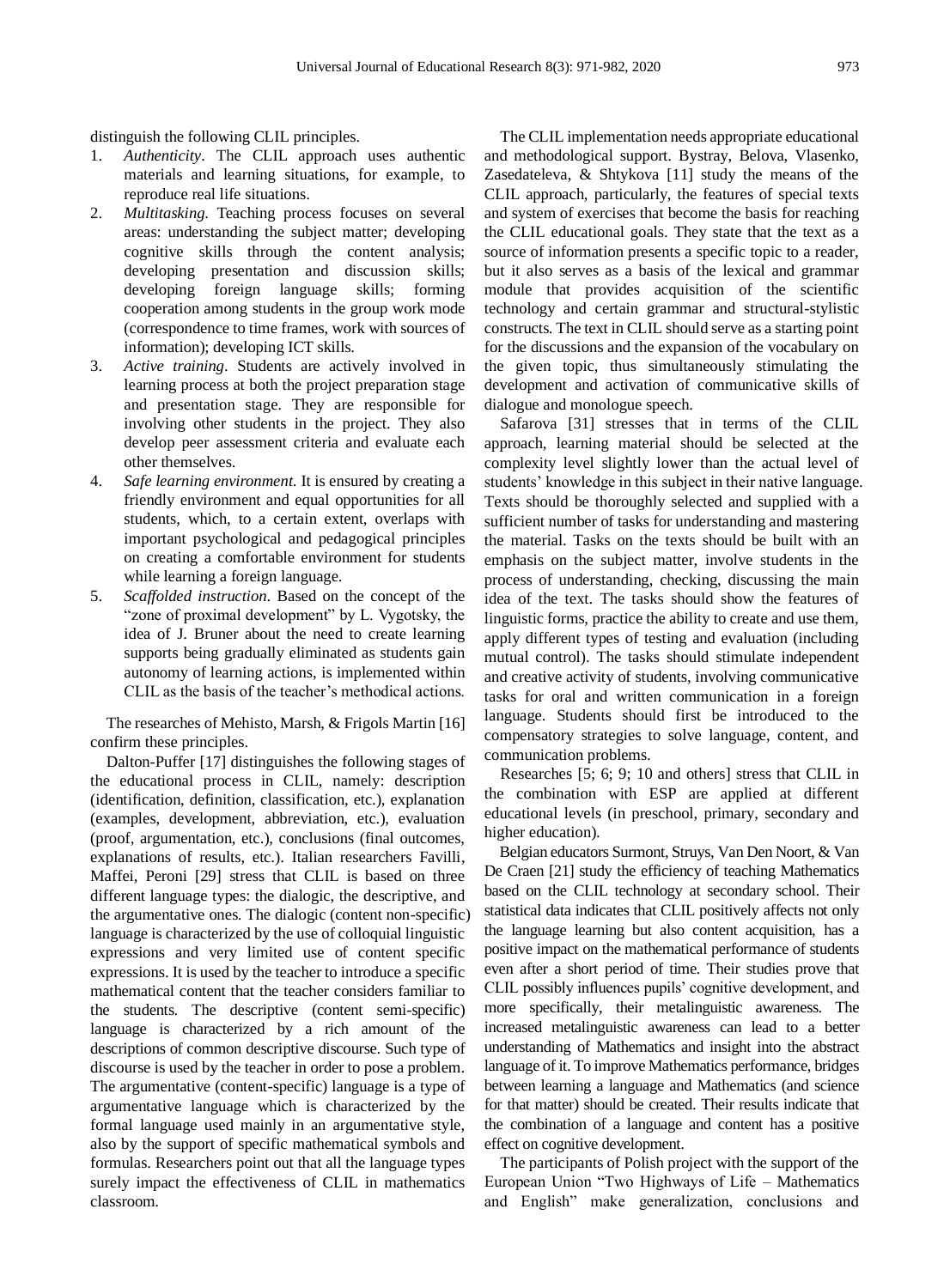recommendations [22] as to the improvement of Mathematics education on the basis of CLIL. They stress the importance of CLIL as the approach that helps students to develop the skills of both the native and foreign language. This approach gives students different educational experience compared to the traditional study of English since applying the CLIL approach, subject material and a foreign language are learnt together. In addition, the general educational skills and logic thinking are developed. The CLIL technology can involve alternative teaching methods (of both Mathematics and a foreign language). This approach presents new objectives and challenges for teachers and students.

Researches [12; 13; 15; 17; 18; 19; 20 et al.] consider this technology has significant importance and wide application in adult education, in occupational and professional training. Estonian scientist (Käbin [18]) studies the efficiency of the ESP courses in occupational training of medicine and service professionals. The importance of CLIL in the engineer education in the combination with technology perspectives focused on the innovations and entrepreneurship is studied by Spanish educators (Lorenzo, Trujillo, & Vez [19]). Ukrainian scientists Vlasenko, Lovyanova, Chumak, Sitak, & Kalashnykova [20] study the formation of the foreign language competence of engineering students by means of CLIL. The researchers apply the CLIL method on the example of Elementary Mathematics course integrated with the English language learning. They confirm that the integrated elective course of English and Elementary Mathematics has a positive impact on forming the foreign language competence of engineering students, as well as on the improvement of their motivation to study.

Jordan researchers Miqdadi, & Al-Jamal [30] study the difficulties (epistemological, pedagogical, personal and discourse) encountered by the integrated teaching and learning Mathematics and English. Discourse problems rise because students come to the university with different sometimes insufficient knowledge of many mathematical concepts in Arabic. Pedagogical problems are relevant to teaching process in terms of presentation methods, teacher's preparation, assessment, the ways of material presentation and mostly knowledge proficiency. Researchers identify epistemological problems as the problems that may be attributed to the difficulty of the nature of mathematics and the abstractness of mathematical concepts. The authors recommend that it is necessary to reinforce the foundation of English and later to lay the basis of CLIL with the help of English for Specific Purposes.

Thus, the analysis of literary sources makes it possible to draw the following conclusions. Although CLIL is considered to be an innovative method of modern pedagogy, the foundations for the creation of this technology emerged long ago. CLIL is considered to be an effective way to achieve a high level of the language

proficiency, to improve subject and language competence, and to increase learning motivation.

The review of literature shows that although CLIL is widely used in the learning process of different educational levels (basic, occupational, higher), but the problem of improving professional training of a future Mathematics teacher based on the implementation of CLIL requires scientific consideration, research and comprehension. This is primarily due to the fact that one of the significant results of secondary education is the formation of students' foreign language competence. This means that a teacher should also develop such competence at the level not lower than students' one. In addition, applying of the CLIL technology in the process of the professional training of a future Mathematics teacher also creates favourable conditions for the formation of a young professional's ability to organize further teaching of school students on the basis of the CLIL technology. This will have a positive impact both on the level of school students' mathematical achievement and communicative foreign language competence.

However, despite the wide range of studies devoted to the implementation of the CLIL method, in our view, there are insufficient researches concerning the efficient technologies of the preparatory stage of the CLIL implementation.

# **2. Materials and Methods**

To determine the regularities of the preparatory stage for the CLIL implementation according to our approach, we consider its features. First of all, we suggest implementing the integrated foreign language and mathematical training of a future Mathematics teacher in two stages, consistently implementing the ESP and CLIL models.

Learning a foreign language by the first- and second-year students of mathematical specialties should have professional orientation. Therefore, the application of the ESP model is more appropriate during the first and the second years of students' professional training. It is primarily focused on enriching students' vocabulary with the special professional terminology, on expanding their grammatical and lexical minimums. The ESP model is implemented individually by a teacher of a foreign language. The educational process on the ESP model provides conditions for students to apply common foreign language knowledge and skills, in particular during oral and written contacts in the situations of professional communication.

Based on the ESP learning, we conducted a student questionnaire of learning outcomes in mastering basic language and speaking skills of the professional-oriented English to analyze their self-esteem and to study their needs.

The students were asked to select positions that were appropriate for their language and speaking skills after ESP learning. The results of students' subjective evaluation of their skills are presented in Table 1.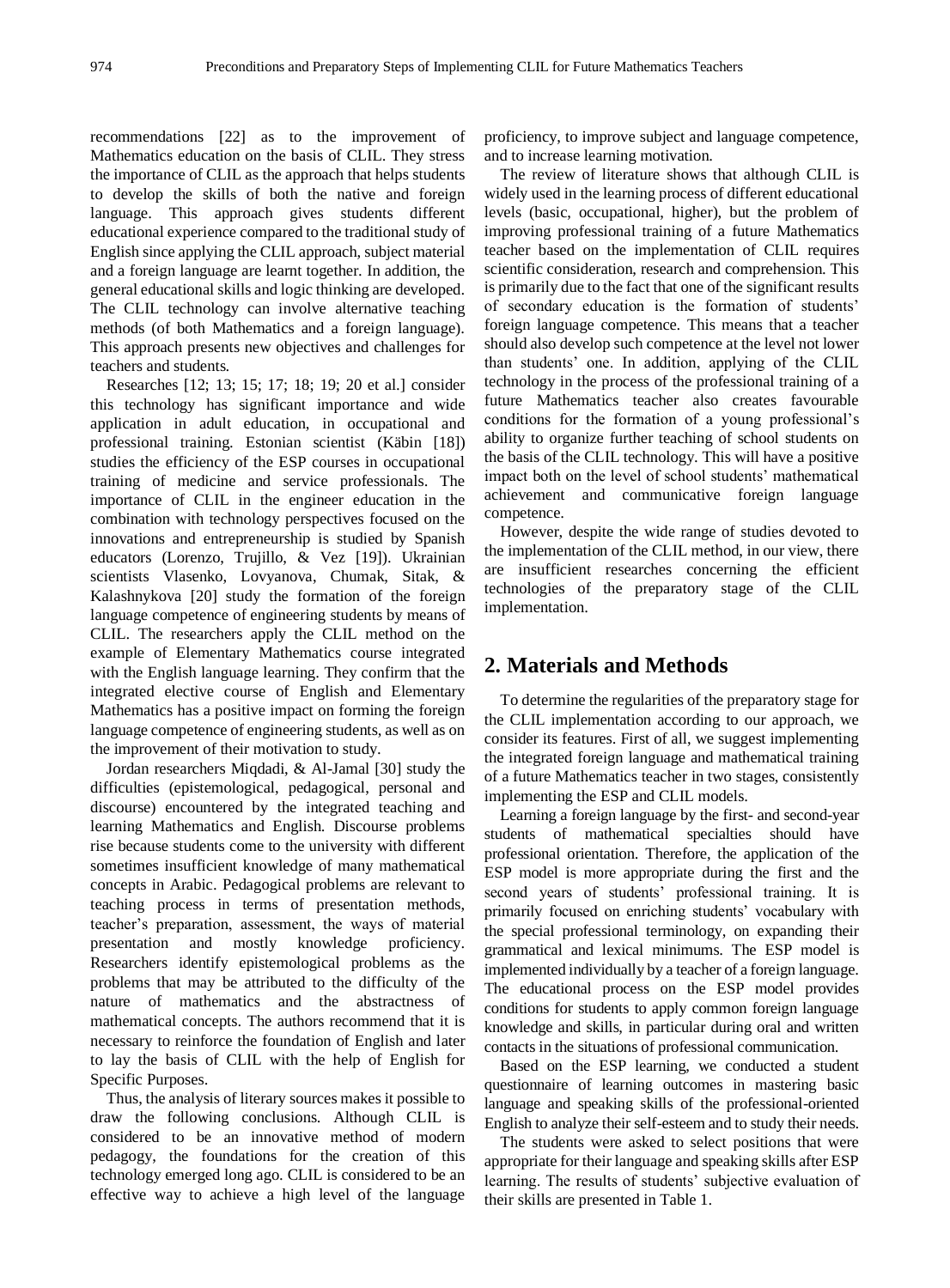| Language and speaking skills                                                                     | Percentage of selected options |
|--------------------------------------------------------------------------------------------------|--------------------------------|
| I understand mathematical terms and terminological expressions while reading English texts       | 87                             |
| I understand mathematical terms and terminological expressions while listening tasks or problems | 66                             |
| I recognize new mathematical terms and terminological expressions by familiar roots or affixes   | 58                             |
| I use mathematical terms and terminological expressions in speaking                              | 39                             |
| I use mathematical terms and terminological expressions in writing                               | 47                             |
| I formulate my thoughts using appropriate grammar structures while speaking                      | 32                             |
| I formulate my thoughts using appropriate grammar structures while writing                       | 42                             |
| I understand professional-oriented speech in English                                             | 82                             |
| I did not acquire any learning skills while learning ESP                                         | $\Omega$                       |

**Table 1.** Results of Student Questionnaire

The results of the student self-esteem show that the majority of students thinks that they have lexical skills and skills of reading concerning mathematical terminology (87%) and more than half of students can extent their potential vocabulary at the expense of known roots and affixes (58%). The significant part of the students has listening skills concerning professional situations of communication (66%). Almost half of students have writing skills (47%) and one third of them have the formed grammar skills in oral speech (32%). The percentage concerning grammar skills in writing is higher (42%). In general, the majority of students thinks that they have language skills concerning professional situation. However, low percentage in some positions show that students have certain problems mostly concerning their low level of basic foreign language skills formed at school and motivation.

In addition, we conducted student questionnaire to study their motivation for improving mathematical and foreign language skills by content and language integrated learning.

The questionnaire results show that over half of participants think that the ESP skills do not help them to learn mathematical subjects (57%) and almost half of them believe that skills in the professional-oriented foreign language promote to master mathematical disciplines (43%). Evaluating the number of practical lessons in a foreign language, the majority of students considers them to be sufficient to develop the skills of reading mathematical texts independently (71%) and almost half of students – to understand mathematical texts (43%) and to reproduce definitions of mathematical concepts in a foreign language (41%). Only 29% of students think that the number of the ESP practical lessons are sufficient to reproduce mathematical statements in English. Two positions with 0% show the lack of the ESP practical lessons to understand a theorem proof in English and to reproduce a theorem proof in English.

Analyzing their foreign language skills, most participants believe that after learning ESP, they are able to formulate the English definition of certain mathematical concepts orally (73%) and understand the basic context of mathematical texts while reading (71%). However, only

30% of students think they are able to formulate the English definition of specific mathematical concepts in writing, 29% – to formulate any learnt theorem orally, 28% – to understand the basic context of mathematical texts while listening and 25% – to understand a theorem proof in English. The students do not think they are able to write a hypothesis and conclusion of any theorem in English and translate a theorem proof from Ukrainian into English.

The questionnaire shows that most students would like to learn mathematical subjects using content and language integrated learning (learning Mathematics in English) (85%). The students would prefer to learn only some themes of a separate module of a mathematical discipline in English (57%), some modules of a certain mathematical discipline in English (28%) and half of mathematical subjects in English (15%). Furthermore, most students would like to continue their learning ESP along with learning Mathematics in English (71%).

Consequently, the students' questionnaire results confirm that ESP course for Mathematics students promotes the lexical skill formation and development of the professional-oriented vocabulary, however, the number of practical lessons is insufficient to understand a theorem proof in English and to reproduce a theorem proof in English. The fact that most students would like to learn mathematical subjects using content and language integrated learning (learning Mathematics in English) confirms the students' awareness of the importance of improving both mathematical and foreign language competence for their future career as Mathematics teachers.

According to the questionnaire results, we make a conclusion that CLIL should be implemented in the process of the professional training of students. We propose to apply the CLIL model during the third and the fourth years of study at the university. However, before introducing the educational process on this technology, its preparatory stage must be carefully thought out and implemented. The results of the student survey and analysis of the literature on the subject of the integrated study of Mathematics and English make it possible to develop a model of the preparatory stage for the introduction of CLIL.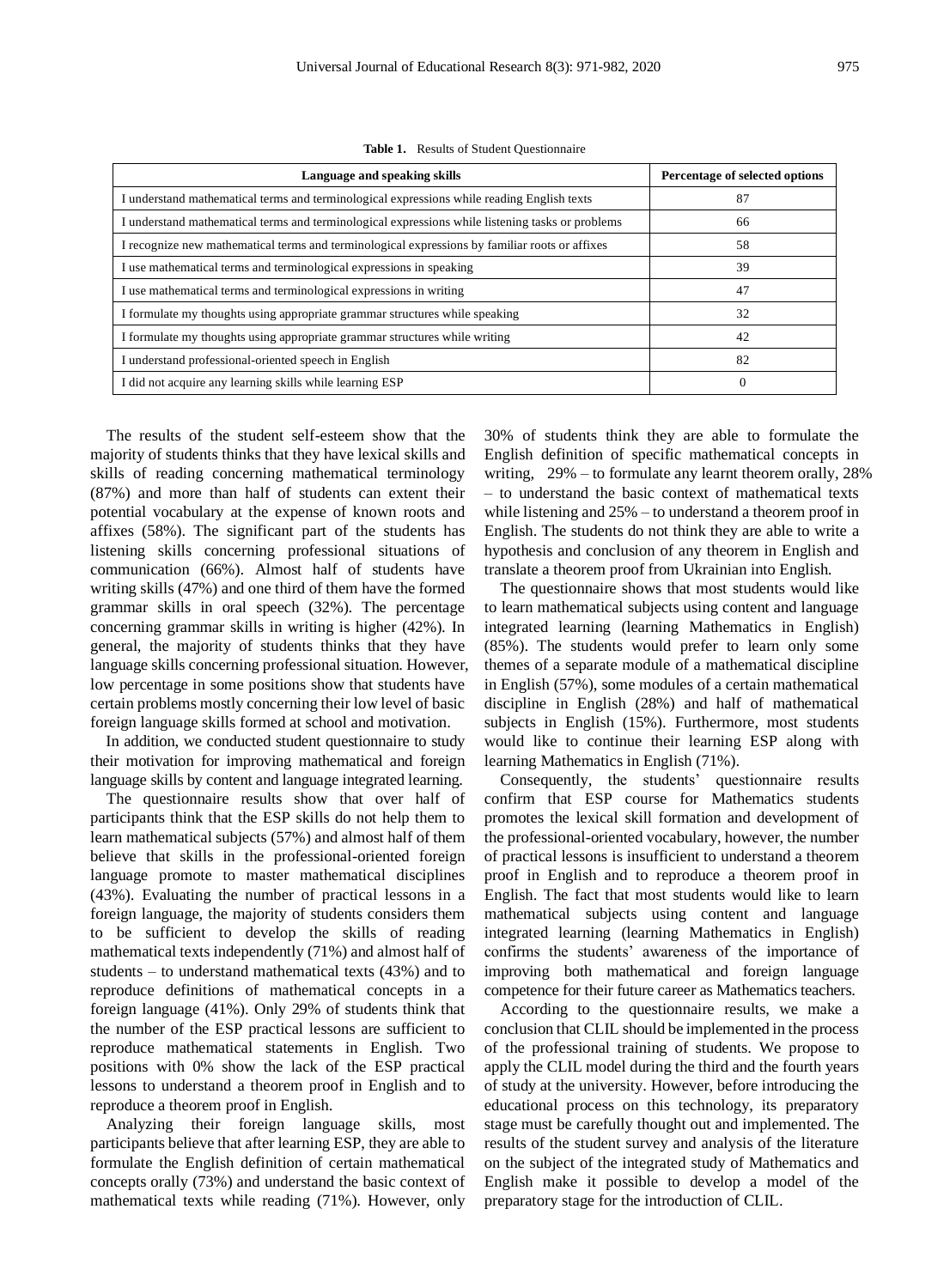## **3. Results and Discussions**

Since CLIL should be implemented in the joint activity of a student, a Mathematics teacher and an English teacher, the model of preparatory stage for CLIL implementation reflects their trilateral interaction. In the joined activity of a student and an English teacher, the student's basic level of knowledge and skills in General English (GE) and ESP is formed. Students and Mathematics teachers jointly determine a model of the integrated learning of Mathematics and English (soft-CLIL, hard CLIL, intermediate CLIL), choose a Mathematics course or a content module of a specific mathematical discipline for the integrated learning, formulate the integrated expected results. Mathematics and English teachers jointly distinguish mathematical and linguistic components of the expected results, jointly plan the organization of educational process, and form educational support (collection of educational mathematical texts in English, a system of bilingual tasks) (Fig. 1).



ETP - English Teacher Preparation

SP - Student Preparation

1 - English teacher and students jointly improve students' English skills while learning General English (GE) and English for Specific Purposes  $(ESP)$ 

2 - Mathematics teacher and Students jointly choose a model of the integrated learning of Mathematics and English, choose a Mathematics course or/and a certain content module, formulate the integrated expected results

3 - Mathematics and English teachers jointly distinguish mathematical and linguistic components of the expected results, plan the organization of educational process, and form educational support

4 - General Result of Preparatory Stage (general concept of CLIL implementation adapted to certain conditions. Students' motivation for integrated learning Mathematics and English)

#### **Figure 1.** Model of Preparatory Stage

We suggest implementing this model through the following steps: 1) to provide the formation of student's basic level of knowledge and skills in GE and ESP; 2) to determine mathematical course and/or specific themes (units) of the course as a basis for implementing the integrated learning of Mathematics and English; 3) to plan the integrated expected results and specify their mathematical and English component; 4) to determine the

organizational features of the educational process using the CLIL method; 5) to substantiate the general concept of the CLIL implementation and its adaptation to certain conditions; 6) to design the appropriate teaching and methodological support of the integrated learning of Mathematics and English based on the accepted concept.

## **3.1. Design of the Integrated Learning of Mathematics and English Using the CLIL Method**

We suggest implementing CLIL technology in teaching some themes of the course previously learnt by students since, in this case, mathematical component is familiar to students and they focus their attention on foreign language component. Particularly, students will have a chance to practice the reproduction and translation of mathematical statements and concepts in English. At the same time, this will create the preconditions for certain extension or deepening of previously learnt mathematical content. In addition, students will have additional opportunities to practice the under-formed mathematical activities by filling in the gaps in theoretical knowledge.

We suggest choosing "Number Theory" course for the educational process using the CLIL technology. The "Number Theory" course is chosen for several reasons. First, the content of the course is crucial for the formation of both subject mathematical and methodological competence of a future Mathematics teacher, since it is introduced in a short and adapted form into the algebra curriculum (K-8, advanced level of Mathematics learning). Second, the applied aspects of this material, namely its application in cryptology, can be considered in the elective interdisciplinary (Mathematics and Informatics) course of "Fundamentals of Cryptology". Appropriate methodological recommendations for teachers to introduce this elective course into the educational process are presented in [23; 24; 25]. Finally, the content of this course provides an opportunity for students, future Mathematics teachers, to form and develop speech competence, in particular, during the formulation of basic concepts and their properties.

Since students propose to choose some themes of certain course for the CLIL method, our suggestion involves the following themes of the course.

*Theme 1.* The ratio of divisibility in the ring of integers. The remainder theorem. The greatest common divisor (GCD) and the least common multiple (LCM) of numbers. Euclid's algorithm. Coprime integers.

*Theme 2.* Primes (theorems and problems). The fundamental theorem of arithmetic (FTA), the unique factorization theorem. Numerical functions  $\tau(n)$ ;  $\varphi(n)$ ;  $\sigma(n)$ .

*Theme 3.* Infinite simple continued fractions and the convergents of the continued fraction.

*Theme 4.* Definition of congruence by the given module, properties (by the fixed module, by different modules). Reduced residue system, Euler's and Fermat's theorems.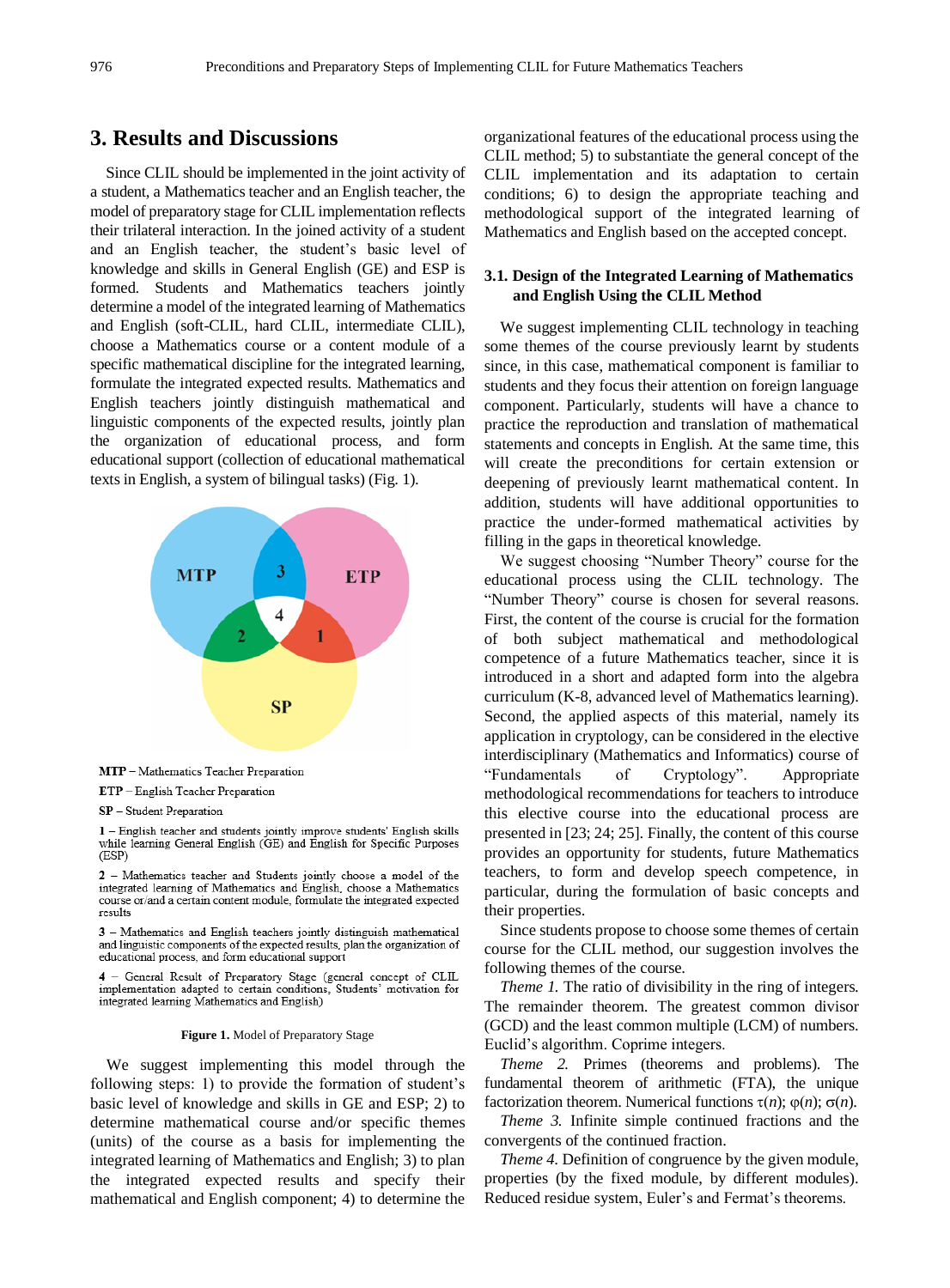*Theme 5.* One-variable congruences, linear congruences. *Theme 6.* Second degree congruent. Quadratic residues, nonresidues. The Legendre symbol. Euler's criterion for quadratic residues and nonresidues.

It is these themes that give an opportunity to master the art of argumentation in proving mathematical facts (theorems). Some of these theorems (the remainder theorem, Fermat's little theorem (a consequence of the Euler's theorem), the prime number theorem, the divisibility theorems) are also learnt in Algebra course in K-8. However, the rigour level of proofs presented in this course and in the school Mathematics is different. Future teachers have an opportunity to master and reproduce the ways of thinking in a foreign language at different levels of rigour and to

compare them. Thus, future teachers improve their mathematical and language competence (its logic, lexical, grammar components) while studying the course of "Number Theory".

We suggest implementing the CLIL technology at elective classes or introducing an appropriate course of students' choice, thus creating an individual educational path of professional training of a future Mathematics teacher.

Mathematics and English teachers should develop the joint syllabus in terms of teaching these themes. While developing the syllabus, we suggest distinguishing mathematical and foreign language component of the expected results of students' learning activity (Table 2).

**Table 2.** Mathematical and Foreign Language Components of Expected Results

| Mathematical component of expected results                                      | Foreign language component of expected<br>results      |
|---------------------------------------------------------------------------------|--------------------------------------------------------|
|                                                                                 |                                                        |
| formulates<br>definitions,<br>The<br>student<br>gives<br>examples<br>and        | The student <i>understands</i> the meaning of the      |
| counter-examples of the basic concepts of the course, formulates the            | words in a lexical minimum of the foreign              |
| basic theorems of the course.                                                   | language (FL); forms new words using affixes           |
| The student <i>finds</i> an incomplete fraction and the remainder of the        | of FL; forms sentences of different structural         |
| division of an arbitrary integer $a$ by an arbitrary non-zero integer $b$ ;     | types of FL; paraphrases utterances for a given        |
| calculates GCD of two numbers using Euclid's algorithm; represents an           | purpose; <i>distinguishes</i> between synonyms of      |
| arbitrary natural number in the form of a canonical decomposition;              | the learnt concepts; <i>distinguishes</i> between true |
| calculates GCD, LCM $\tau(n)$ , $\sigma(n)$ , $\varphi(n)$ .                    | statements; <i>forms</i> necessary<br>and<br>false     |
| The student <i>determines</i> the simplicity (complexity) of a natural number   | grammatical forms of the words in FL; writes           |
| based on the canonical decomposition of it.                                     | words and sentences using spelling and syntax          |
| The student <i>reduces</i> ordinary fraction and determines approximate         | rules of FL; <i>analyzes</i> the word formation in FL; |
| values of rational and irrational numbers with predetermined accuracy           | analyzes sentence structure of FL; uses                |
| using the properties of an infinite simple continued fraction and the           | necessary units of lexical and grammatical             |
| convergents of the continued fraction.                                          | minimum of FL.                                         |
| The student <i>proves</i> the properties of a Pythagorean triple, the remainder | The student <i>comprehends</i> materials that are      |
| division theorem, the theorem on finding GCD of two numbers using the           | read and heard in FL; evaluates and analyzes           |
| Euclid's algorithm; the theorem on the decomposition of a natural               | what is read and heard in FL; reproduces what          |
| number into prime factors; the theorem on the structure of divisors of a        | is read and heard in FL; plans and formulates          |
| natural number, the theorems related to co-prime numbers.                       | future utterances in FL; implements the idea of        |
| The student <i>devises</i> formulas for finding values of numerical functions   | speaking in the process of speech activity in FL;      |
| $\tau(n), \sigma(n), \varphi(n).$                                               | corrects own speech and the speech of others;          |
| The student uses the properties of congruences to find the reminders after      | pronounces certain results in FL; reproduces           |
| dividing a numerical expression by a given number.                              | information content in FL; uses professional           |
| The student <i>solves</i> linear congruences using the properties of            | and interdisciplinary knowledge in speech              |
| congruence, using an infinite simple continued fraction and modular             | activity in FL.                                        |
| multiplicative inverse of a congruence class; quadratic congruence by           | The student joins the problem discussion in FL;        |
| addition to perfect square; uses the properties of Legendre and Jacobi          | supports discussion on a given topic; uses             |
| symbols to solve quadratic congruence; congruence of higher degrees on          | language means in the communication                    |
| tables and properties of indexes; linear Diophantine equations by means         | appropriately; gives arguments to them; is             |
| of the infinite simple continued fraction and congruence.                       | oriented in the situation of communication in          |
| The student gives the examples of encryption methods using the                  | FL; establishes contact with an interlocutor;          |
| properties of linear, quadratic congruence, finding quadratic root prime        | <i>changes</i> strategy and speech behaviour           |
| and composite modulo.                                                           | depending on the communicative situation; has          |
| The student <i>proves</i> Euler and Fermat theorems, theorems about the         | discussion in FL; supports or denies the views         |
| number of linear congruence solutions; the number of quadratic residues         | of an interlocutor.                                    |
| and non-residues, and the Eulerian criterion for quadratic residues and         |                                                        |
| non-residues.                                                                   |                                                        |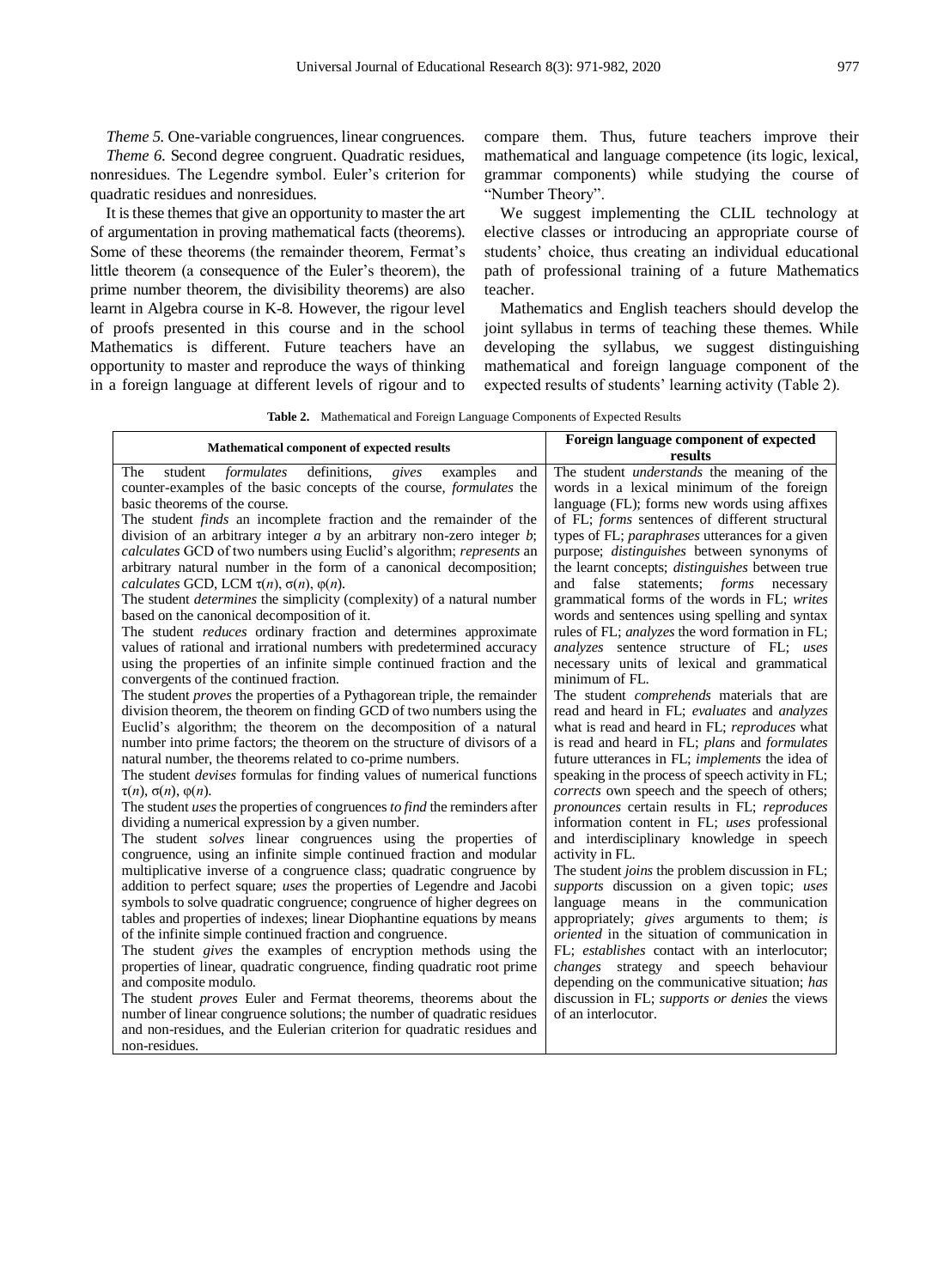The CLIL technology should be based on students' experience gained at mathematical disciplines and learning ESP during the first and the second year of their study at the University. The character of teaching process using the CLIL approach should be student-centered and interactive. The introduction of a new material of mathematical content by the Mathematics teacher should be previously regulated and agreed with the English teacher.

Education should provide the implementation of four types of activities at classes: reading, listening, speaking and writing in English. These activities should be combined with the methods of mathematical activity appropriate to the mathematical component and comprehensive feedback.

The foreign language component will be realized in the process of mastering mathematical content by students. Teaching and learning processes should facilitate the students' mastering mathematical content and performing additional assignments with foreign language load. So, the educational process needs to involve a special system of multilevel bilingual assignments.

## **3.2. A System of Bilingual Tasks to Achieve the Expected Results**

Since CLIL is a task-based language learning approach by which the language is learned through its use while discussing content matter and solving assignments, we consider the features of a system of bilingual tasks to be aimed at achieving the expected results when studying the course of "Number Theory". To systematize the bilingual tasks, the ideas of Tarasenkova and Borkach [28] were used. The system of the bilingual tasks is structured in several groups.

The first group includes the tasks for mastering terminology. The second group consists of the tasks which are aimed toward reproducing the bilingual wording of mathematical statements. The third group represents the tasks which teach students to create the bilingual related texts (comments on the implementation of methods of mathematical activity).

The first group includes three-level terminological tasks. The first level tasks are related to the formation of students' ability to establish bilingual terminological pairs of concepts within a specific content module or topic study. The tasks of the second level require to create bilingual comparative conceptual terminological tables, terminological clusters that reflect the links between the concepts studied. We associate the tasks of the third level in this group with students' training to formulate bilingual definition of a concept independently. Here are some examples.

**Task 1.1** *(first level)*. Give the Ukrainian equivalents to the following concepts: congruence, integers that are congruent modulo *m*, prime (composite) integers, the greatest common divisor (GCD), the lowest common multiple (LCM), co-prime integers, canonical decomposition of a natural number, a complete (reduced) residue systems modulo *m*, a linear congruence, a solution of the linear congruence, equivalent linear congruencies, elementary transformations of congruencies, modulo multiplicative inverse of the congruence class, modular multiplicative inverse of an integer *a*, linear representation of GCD of two natural numbers, a system of congruencies, a solution of a system of congruencies, Euler's totient function, a multiplicative function, a quadratic congruence, a quadratic residue modulo *m* and a quadratic nonresidue modulo *m*, a square root modulo *m*.

**Task 1.2** (*first level*). Give the English equivalents to the following concepts: подільність націло в кільці цілих чисел; найбільший спільний дільник (НСД) та найменше спільне кратне (НСК) двох або кількох чисел; лінійне представлення НСД двох чисел; взаємно прості числа; просте число; канонічний розклад числа; мультиплікативна функція.

**Task 1.3** (*first level*). Find the correspondent definition to the concepts (table 3).

| <b>Notion</b>                    | <b>Definition</b>                                                                                                                                       |
|----------------------------------|---------------------------------------------------------------------------------------------------------------------------------------------------------|
| Congruence modulo                | For every finite set $a_1, a_2, , a_k$ of positive integers, there exists a largest integer that divides each of these                                  |
| Congruent modulo $m$             | is any positive integer greater than 1 that is divisible only by itself and 1                                                                           |
| Greatest common divisor<br>(GCD) |                                                                                                                                                         |
| Lowest common multiple<br>(LCM)  | If a is congruent to b modulo m, this statement is written in the symbolic form $a \equiv b \pmod{m}$ . Such<br>symbolic record is called_____________. |
| Prime number                     | A smallest positive integer that is a multiple of each of the given integers is called their                                                            |

**Table 3.** The Concepts and Definition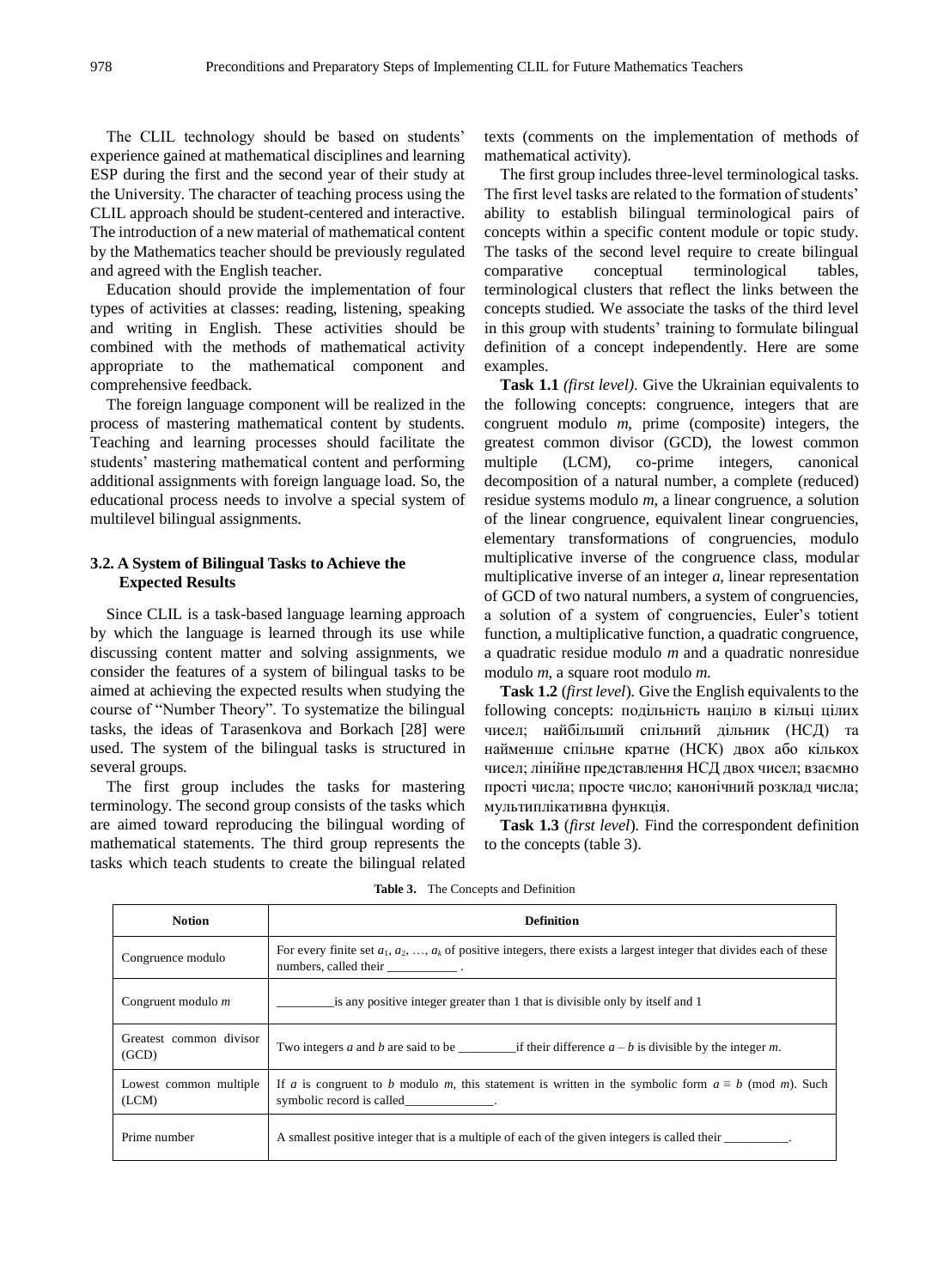**Task 1.4** (*second level*). Construct the concept table (Table 4) on the topic study "A quadratic residue modulo *m* and a quadratic nonresidue modulo *m*".

This table should reflect new concepts, basic concepts, basic mathematical facts and the ways of proving them. In this table, terms for basic and new concepts should be provided in English. The wording of the basic mathematical facts and the ways of proving them should be represented in the native language.

**Table 4.** Conceptual Table for the Topic Study

| <b>New</b><br>concepts | <b>Basic</b><br>concepts | <b>Basic</b><br>mathematical<br>facts | <b>Methods and</b><br>techniques<br>used in proving |
|------------------------|--------------------------|---------------------------------------|-----------------------------------------------------|
|                        |                          |                                       |                                                     |

**Task 1.5** (*second level*). Create a cluster displaying a general scheme of ways to solve linear congruencies from the following concepts: "congruence with a variable", "linear congruence", "solution of the linear congruence", "module residues class", "modular multiplicative inverse of a congruence class", "congruence properties", "chain fractions", "equivalent congruencies", "co-prime integers".

**Task 1.6** *(third level)*. Read the given terms in Ukrainian (in English). Give analogues in English (in Ukrainian). Define the concepts in Ukrainian and in English. Complete Table 5.

**Table 5.** Define the Concepts in Ukrainian and in English

| <b>Ukrainian</b> | Term in | <b>Definition</b> in | <b>Definition</b> in |
|------------------|---------|----------------------|----------------------|
|                  | English | Ukrainian            | English              |
|                  |         |                      |                      |

The second group of assignments consists of three-level tasks for bilingual operating with the wording of the mathematical statements. The first level tasks require establishing bilingual pairs of the wording of mathematical statements within a separate topic study. Level 2 tasks require filling in the blank spaces in bilingual wording of the mathematical statements. The third level tasks teach students to find and correct mistakes in bilingual wording of the mathematical statements. Here are some examples.

**Task 2.1.** (*first level*). Put the given Ukrainian statements in English and write down them in the form of congruencies (table 6).

**Table 6.** Statement in Ukrainian and in English

| <b>Statement in</b> | <b>Statement in</b> | Symbolic record of the |
|---------------------|---------------------|------------------------|
| <b>Ukrainian</b>    | English             | statement              |
|                     |                     |                        |

**Task 2.2.** (*first level*). Give the wording of congruence properties in English and in Ukrainian (table 7).

**Task 2.3.** *(second level).* Fill in the blanks in the Ukrainian language statements. Formulate the statement in English. (An accompanying task is to fill in the gaps in the English language statements and formulate the statements in Ukrainian).

Note: the expected students' answers are given in italics in brackets.

- 1) If GCD  $(a, m) = d > 1$  and the number *b* is divisible by *d*, then the congruence *ax* ≡ *b* (mod *m)* has \_\_\_\_\_\_\_ *(d solutions)*.
- 2) If GCD  $(a, m) = 1$ , then the congruence  $ax \equiv b \pmod{m}$ has \_\_\_\_\_\_\_\_\_\_*(the only solution)*.
- 3) If the GCD  $(a, m) = d > 1$ , and the number *b* is not divisible by *d*, then the congruence  $ax \equiv b \pmod{m}$ has \_\_\_\_\_\_\_\_\_\_*(no solutions)*.
- 4) The congruence  $22x \equiv 9 \pmod{29}$  has the only solution because  $(GCD (22, 29) = 1)$ .
- 5) The congruence  $192x \equiv 9 \pmod{327}$  has three solutions because \_\_\_\_\_\_\_*(GCD (192, 327) = 3 and 9 is divided by 3).*
- 6) The modular multiplicative inverse of an integer 17 modulo 67 is \_\_\_\_\_\_\_\_\_\_\_*(4 modulo 67).*

| The wording of the congruence<br>property in Ukrainian | The wording of the congruence<br>property in English | Symbolic record of the congruence property                            |
|--------------------------------------------------------|------------------------------------------------------|-----------------------------------------------------------------------|
|                                                        |                                                      | If $a \equiv b \pmod{m}$ ,                                            |
|                                                        |                                                      | then $a + c \equiv b + c \pmod{m}$                                    |
|                                                        |                                                      | If $a \equiv b \pmod{m}$ , $(c,m) = 1$ , then $ac \equiv bc \pmod{m}$ |
|                                                        |                                                      | If $a \equiv b \pmod{m}$ ,                                            |
|                                                        |                                                      | then $a \equiv b + cm \pmod{m}$                                       |
|                                                        |                                                      | If $a \equiv b \pmod{m}$ , m:d,                                       |
|                                                        |                                                      | then $a \equiv b \pmod{d}$                                            |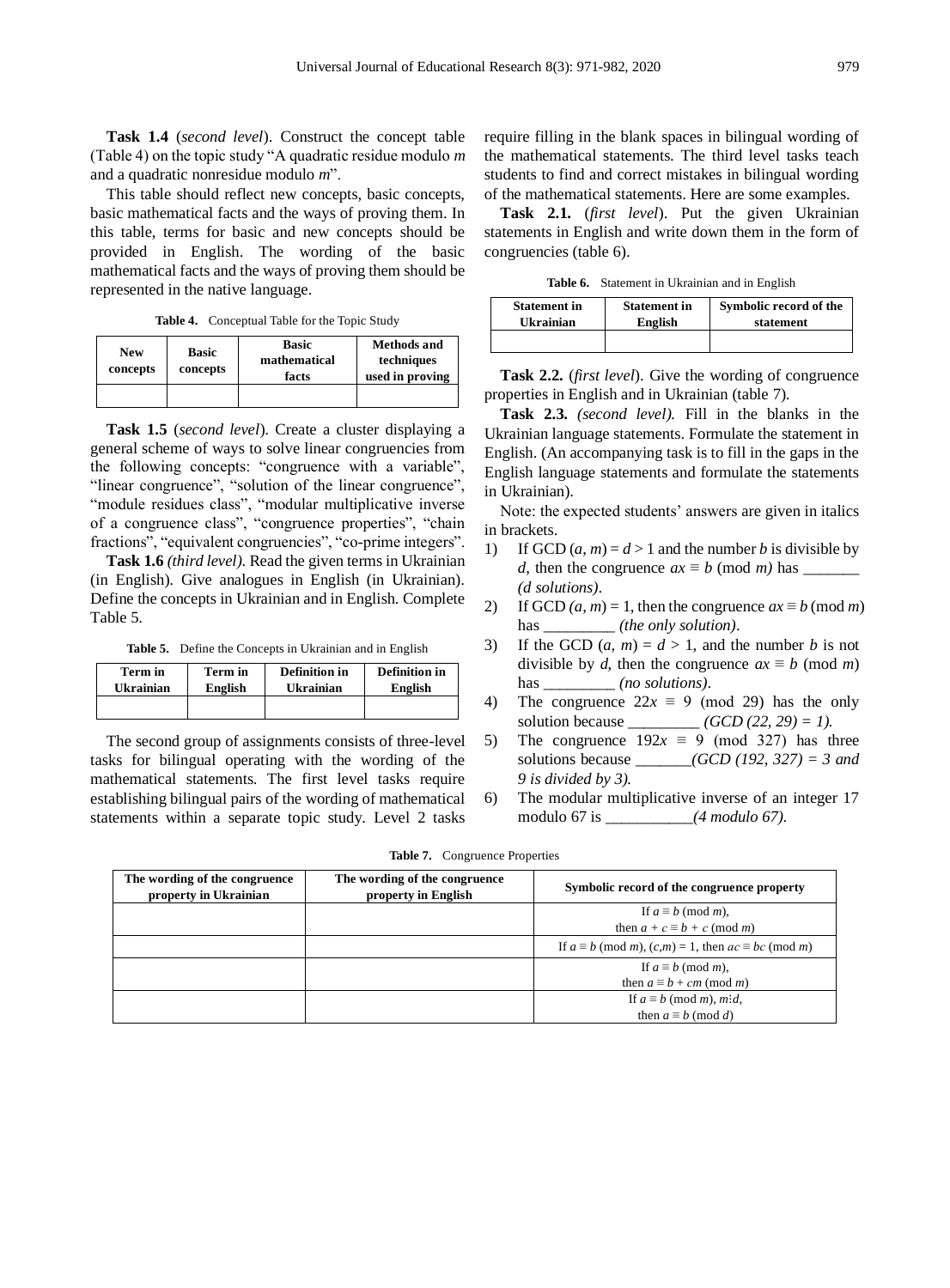**Task 2.4.** (*third level*). Select the correct Ukrainian statements from the given ones. Find and correct the mistakes in the wrong statements. Put the correct statements in English.

Note: the expected students' answers are given in italics in brackets.

- 1) Numbers *a* and *b* are congruent modulo *m* if they have the same reminders when divided by *m (correct).*
- 2) 1 is the reminder of the division 78 by 11, since 78 = 11 ∙ 7 + 1 (*correct*).
- 3) The number 78 is congruent 27 modulo 11 (*wrong*).
- 4) The number 78 is not congruent 27 modulo 11, since 78 and 27 have different reminders of the division by11*(correct)*.
- 5) 31≡ 9 (mod 10) (*wrong*).
- 6) An arbitrary integer can be added to one part of the congruence (*wrong*); an arbitrary integer multiplied modulo can be added to one part of the congruence *(correct).*
- 7) Both parts of congruence can be divided by their common divisor (*wrong*); both parts of congruence can be divided by their common divisor co-prime modulo *(correct)*.
- 8)  $a \equiv b \pmod{m}$  in accordance to definition if  $a = mp + q$  $+r, b = mq + r, 0 \le r \le m$ ; *(wrong)*;  $a \equiv b \pmod{m}$  in accordance to definition if  $a = mp + r$ ,  $b = mq + r$ ,  $0 \leq r < m$  (correct).
- 9) If  $a \equiv b \pmod{m}$ , then  $ak \equiv bk \pmod{mk}$  *(correct).*

An accompanying task is to choose the correct statements among English ones, to find and correct a mistake in the wrong statements, to give the wording of the correct statements in Ukrainian.

The next assignment may contain the following task: to find mistakes in the symbolic records of mathematical statements, to correct them, and to formulate correct statements in Ukrainian and English. Here is an example.

**Task 2.5.** (*third level*). Find mistakes in the symbolic records of the properties of congruence and correct them, give the wording of the properties of congruence in Ukrainian and in English:

Note: the expected students' answers are given in italics in brackets.

- 1) If  $a \equiv b \pmod{m}$ ,  $b \equiv c \pmod{m}$ , then  $a \equiv b \pmod{n}$ *(wrong).*
- 2) If  $a \equiv b \pmod{m}$ ,  $a : c, b : c$ , then  $(a / c \equiv b / c \pmod{m})$ *(wrong).*
- 3) If  $a \equiv b \pmod{m}$ ,  $c \equiv d \pmod{m}$ , then  $a \pm c \equiv b \pm d$ (mod *m*) and  $ac \equiv bd \pmod{m}$  *(correct)*.
- 4) If  $a \equiv b \pmod{m}$ , then  $a^n \equiv b^n \pmod{m}$  *(correct).*

The third group includes the tasks for students to create bilingual related texts (comment to the solving of mathematical activities based on the concepts and their properties).

**Task 3.1.** Consider the proof of the multiplicativity of Euler's totient function [23, p. 82-83]. Make the following tasks (1-4) on the basis of the given theorem proof.

- 1) Reproduce the proof of the theorem in Ukrainian.
- 2) Give the bilingual answers to the questions on the basis of a given text.
- 3) Write down a short plan of the theorem proof in English.
- 4) Reproduce the theorem proof in English.

**Task 3.2.** Prove by congruence that the given equation  $24^x + 36^y = 61^z$  has no natural solutions.

An expected students' reasoning:

«For the numbers on the left and right sides of the equation not to be equal, it is sufficient that they have different remainders of division by at least one number. Consider the remainders of division by 5 of the components on the left side of equation.  $24^x \equiv (-1)^x \pmod{5}$ ,  $36^y \equiv 1 \pmod{5}$ . Therefore, we may have two variants: 1)  $24^{x} + 36^{y} \equiv 2 \pmod{5}$  at even values of *x* or 2)  $24^{x} + 36^{y} \equiv 0$ (mod 5) at odd values of *x*. At the same time  $61^z \equiv 1 \pmod{5}$ for any natural values of *z*. Therefore, the number expressions on the left and right sides of the equation have different remainders when divided by 5, so the given equation doesn't have any natural solutions».

# **4. Conclusions**

One of the significant results of secondary education is the formation of students' foreign language competence. This means that a teacher should also have such competence at a level not lower than students' one. The formation of a young professional's foreign language competence may be accomplished by extension or deepening of previously learnt mathematical content on the basis of the CLIL approach. The integrated foreign language and mathematical training of a future Mathematics teacher should be implemented within two stages, two consecutive models of ESP and CLIL.

The implementation of the CLIL model requires providing specific preconditions and thorough preparation. The preparatory steps of implementing CLIL for future Mathematics teachers include:

- 1) determining mathematical course as a basis for implementing the integrated learning of Mathematics and English;
- 2) choosing specific themes (units) of the course;
- 3) planning the expected results of the educational process;
- 4) designing the organizational features of the educational process using the CLIL method;
- 5) designing the appropriate teaching and methodological support of the integrated learning of Mathematics and English based on CLIL.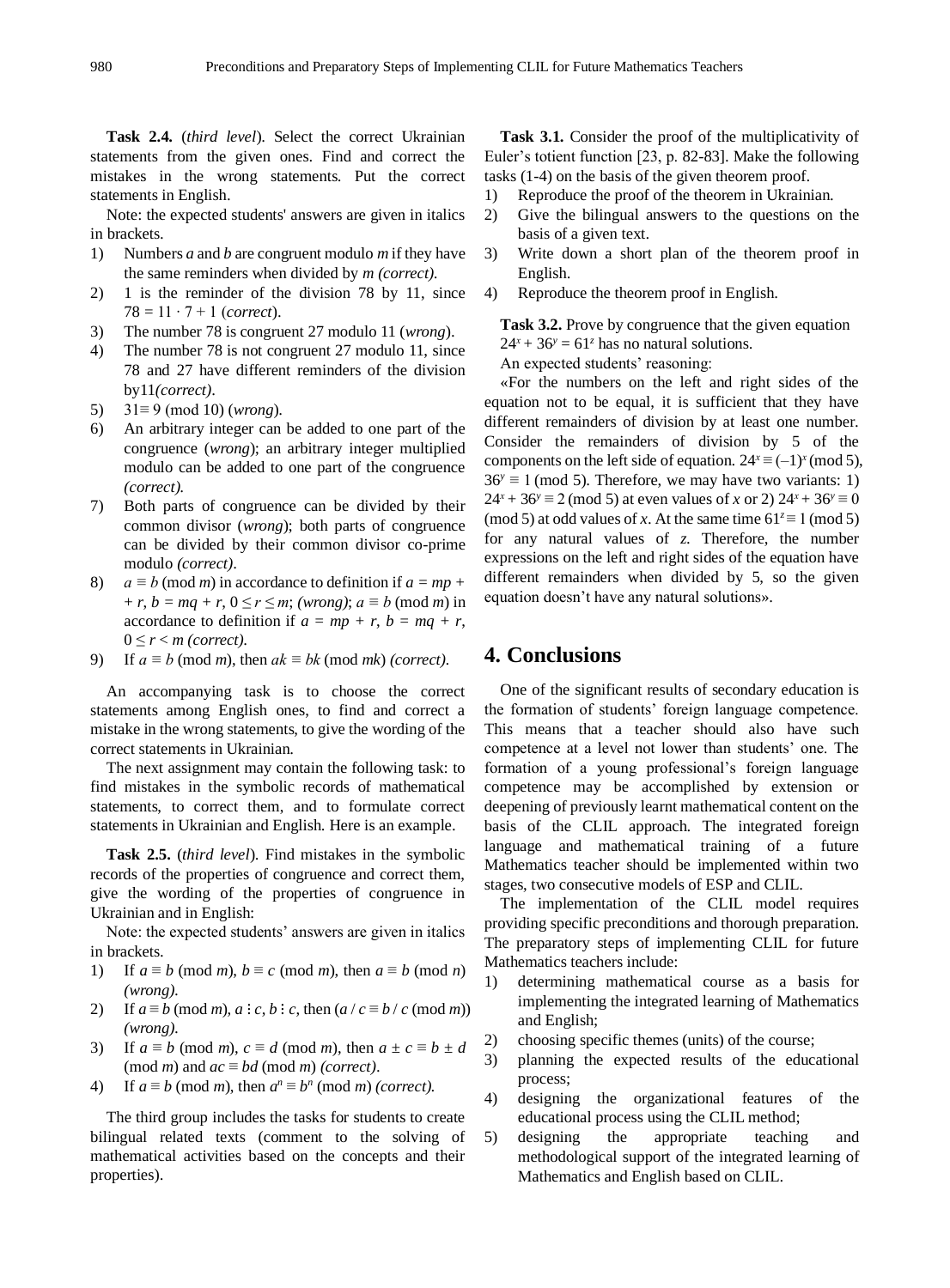The educational process should involve a special system of multilevel bilingual assignments.

In our further research, we plan to identify positive aspects of the CLIL approach and risks in its implementation in terms of forming and developing subject mathematical and foreign language communicative (linguistic) competence of future Mathematics teachers.

## **REFERENCES**

- [1] CLIL: An interview with Professor David Marsh (2008). Retrieved from http://ihjournal.com/content-and-language- -integrated-learning
- [2] Wielander, E. (2013). Something to talk about: Integrating content and language study in higher education. Retrieved from https://www.unifg.it/sites/default/files/llegatiparagraf o//22-01-2014/wielander\_what\_is\_clil-clil\_at\_aston\_ \_university.pdf
- [3] Hanesová, D. (2015). History of CLIL. In Pokrivčáková, S. et al. (2015). CLIL in Foreign Language Education: e-textbook for foreign language teachers. Nitra: Constantine the Philosopher University. Retrieved from: https://www.unifg.it/sites/default/files/allegatiparagrafo/06 -07-2017/hanesova\_history\_of\_clil.pdf
- [4] Marsh, D. (1994). Bilingual education & content and language integrated learning. International Association for Cross-Cultural Communication, Language Teaching in the Member States of the European Union (Lingua), Paris: University of Sorbonne.
- [5] Cambridge Dictionary. Cambridge University Press. Retrieved from: https://www.cambridgeenglish.org/Images / /22194-tkt-clil-glossary-document.pdf
- [6] European Council. (2005). Content and Language Integrated Learning (CLIL) at School in Europe. Retrieved from http://www.indire.it/lucabas/lkmw\_file/eurydice/ /CLIL\_EN.pdf
- [7] Dudley-Evans, T., St John, Maggie Jo. (2011). Developments in English for Specific Purposes (A multi-disciplinary approach). Cambridge: Cambridge University Press.
- [8] Inozemtseva, K. M., Bondaletova, E. N., Borisova, T. D. (2016). Evolution of ESP as a methodology of teaching a foreign language for professional use in non-linguistic universities in Russia. Gumanitarnye issledovaniya, 2. Retrieved fromhttp://human.snauka.ru/20 16/02/13994.
- [9] Inozemtseva, K. M. (2014) ESP teachers' professional development in the internationalization context. European conference on education and applied psychology. Vienna, 14 May.
- [10] Ioannou Georgiou, S., Pavlu, P. (2015). Guidelines for CLIL Implementation in Primary and Preprimary Education. Comenius Socrates Project.
- [11] Bystray, Y., Belova, L., Vlasenko, O., Zasedateleva, M.,

Shtykova, T. (2018). Development of second-language communicative competence of prospective teachers based on the CLIL Technology (From the experience of a pedagogic project at a Department of History). Revista Espacios, 39 (52), 12. Retrieved from http://www.revistaes pacios.com/ /a18v39n52/18395212.html

- [12] Marsh, D. (2002). Content and Language Integrated Learning: The European Dimension Actions, Trends and Foresight Potential. DG Education & Culture, European Commission.
- [13] Coyle, D., Hood, P., & Marsh, M. (2010). Content and Language Integrated Learning. Cambridge: Cambridge University Press.
- [14] Coyle, D. (1999) Supporting students in CLIL contexts: planning for effective classrooms. In Masih, J. (1999). Learning through a foreign language: models, methods and outcomes, London, CILT.
- [15] Surmont, J., Struys, E., Van Den Noort, M., Van De Craen, P. (2016). The effects of CLIL on mathematical content learning: A longitudinal study. Studies in Second Language Learning and Teaching, 6 (2), 319-337. Retrieved from https://doi.org/10.14746/ssllt.2016.6.2.7
- [16] Mehisto, P., Marsh, D., & Frigols Martin, M. Je. (2008). Uncovering CLIL: Content and Language Integrated Learning in Bilingual and Multilingual Education. Oxford: Macmillan.
- [17] Dalton-Puffer, C. (2006). Discourse in Content and Language Integrated Learning (CLIL) Classrooms. Amsterdam: John Benjamins.
- [18] Käbin, E. (2016). Content and Language Integrated Learning (CLIL). Language: EN. Retrieved from : https: //epale.ec.europa.eu/en/blog/content-and-language-integrat ed-learning-clil
- <span id="page-10-0"></span>[19] Lorenzo, F., Trujillo, F. & Vez, M. (2011). Educación bilingüe. Integración de contenidos y segundas lenguas. Madrid: Síntesis.
- [20] Vlasenko, K., Lovyanova, I., Chumak, O., Sitak, I., & Kalashnykova, T. (2019). The formation of foreign language competence of engineering students through<br>CLILmethod. Revista Dilemas Contemporáneos: Contemporáneos: Educación, Política y Valores. Year VII, Special Edition, November 2019. Retrieved from https://dilemascontempor aneoseducacionpoliticayvalores.com/\_files/200006243-e84 c1e84c3/EE%2019.11.68%20La%20formaci%C3%B3n% 20del%20conocimiento%20de%20lenguas%20extranjeras %20de.....pdf
- [21] Surmont, J., Struys, E., Van Den Noort, M., & Van De Craen, P. (2016). The Effects of CLIL on Mathematical Content Learning: A Longitudinal Study Studies in Second Language Learning and Teaching, 6 (2), 319-337. Retrieved from https://doi.org/10.14746/ssllt.2016.6.2.7
- [22] Teaching Mathematics through English Teaching English through Mathematics. Comenius Project "Two Highways of Life – Maths and English". Retrieved from https://clilmaths.jimdo.com
- [23] Akulenko, I., Leshchenko, Yu., & Vasilenko, I. (2018). Teaching Proofs of Mathematical Statements in the In-Depth Learning of Mathematics. Current Status and Prospects of Mathematical Education: [monograph]. Eds.